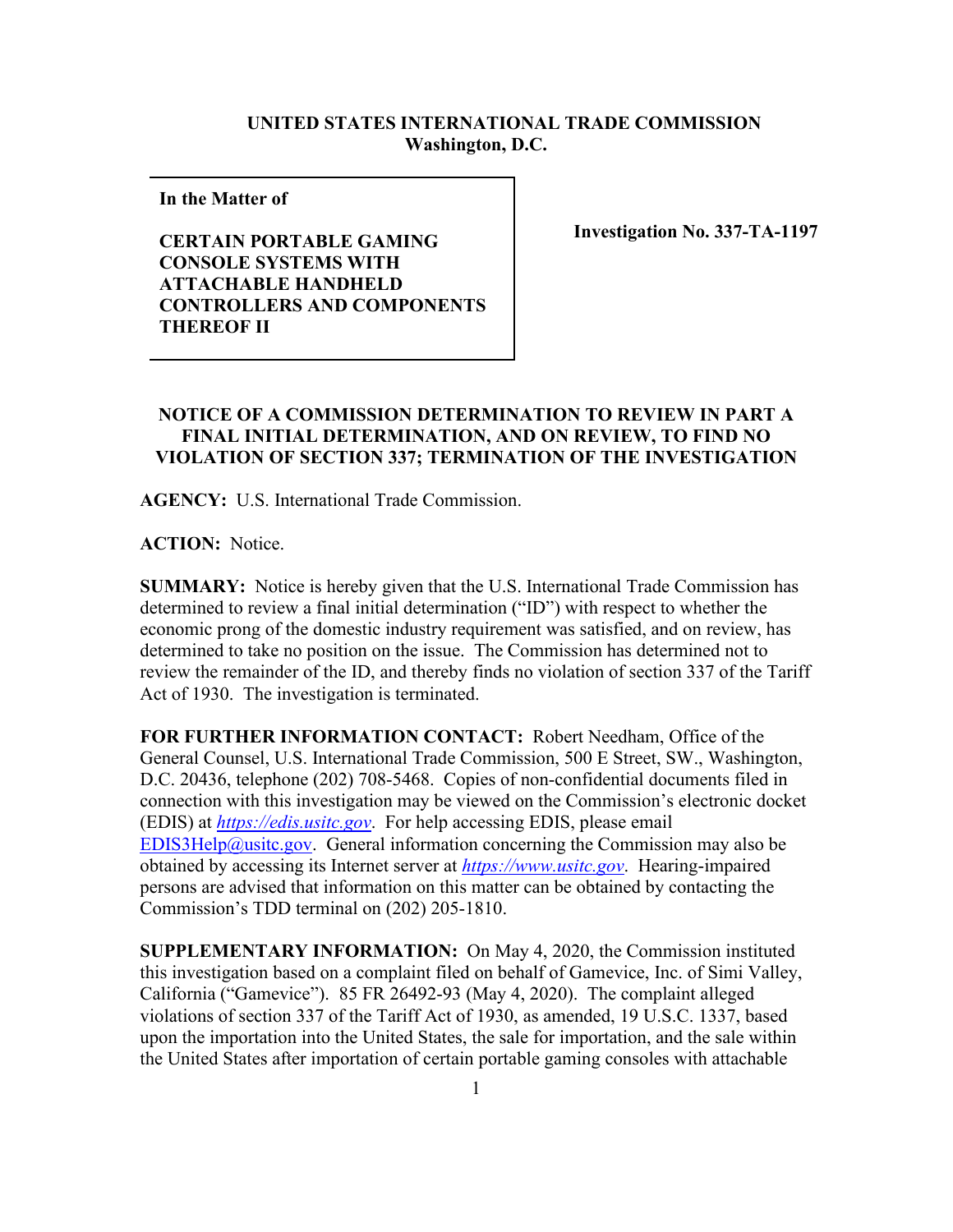handheld controllers and component thereof by reason of infringement of one or more of claims 1-4, 6-8, and 12-18 of U.S. Patent No. 10,391,393 ("the '393 patent"). *Id.* The Commission's notice of investigation named as respondents Nintendo Co., Ltd. of Kyoto, Japan, and Nintendo of America, Inc. of Redmond, Washington. *Id.* at 26493. The Office of Unfair Import Investigations ("OUII") is participating in this investigation. *Id.* The Commission subsequently terminated the investigation with respect to claims 13-16 of the '393 patent. Order No. 6 (Aug. 14, 2020), *unreviewed by* Comm'n Notice (Sept. 10, 2020) (terminating claims 13-15); Order No. 10 (Dec. 7, 2020), *unreviewed by* Comm'n Notice (Jan. 5, 2021) (terminating claim 16).

On July 2, 2021, the presiding administrative law judge issued the subject ID finding no violation of section 337. The ID found that Gamevice failed to show that Nintendo infringed claims 1-4, 6-8, 12, 17, and 18 of the '393 patent. The ID also found that Nintendo showed by clear and convincing evidence that claims 1-4, 6-8, 16-18, 20, and 22 of the '393 patent are invalid. The ID found that Gamevice showed that at least one of its domestic industry products practices claims 8-11 of the '393 patent, and that Gamevice established the economic prong with respect to that product, and therefore satisfied the domestic industry requirement with respect to valid claims 9-11 of the '393 patent.

On July 19, 2021, Gamevice petitioned for review with respect to the ID's findings on noninfringement and invalidity with respect to claims 1-4, 6, 7, and 12 of the '393 patent, thereby abandoning its case with respect to claims 8, 16-18, 20, and 22 of the '393 patent. *See* 19 CFR 210.43(b)(2) (stating that "[a]ny issue not raised in petition for review will be deemed to have been abandoned by the petitioning party"). That same day, Nintendo contingently petitioned for review with respect to the ID's validity findings regarding claims 17, 19, and 21 based on indefiniteness, regarding claim 12 based on obviousness, and regarding claims 1-4, 6-8, and 17-18 based on a lack of adequate written description. On July 27, 2021, Gamevice and Nintendo opposed each other's petitions, and OUII opposed both petitions.

Having examined the record of this investigation, including the ID, the petitions for review, and the responses thereto, the Commission has determined to review and take no position on the issue of whether Gamevice demonstrated that it satisfied the economic prong of the domestic industry requirement. *Beloit Corp. v. Valmet Oy*, 742 F.2d 1421, 1423 (Fed. Cir. 1984). The Commission has determined not to review the remainder of the ID. The investigation is hereby terminated with a final determination of no violation of section 337.

The Commission vote for this determination took place on September 3, 2021.